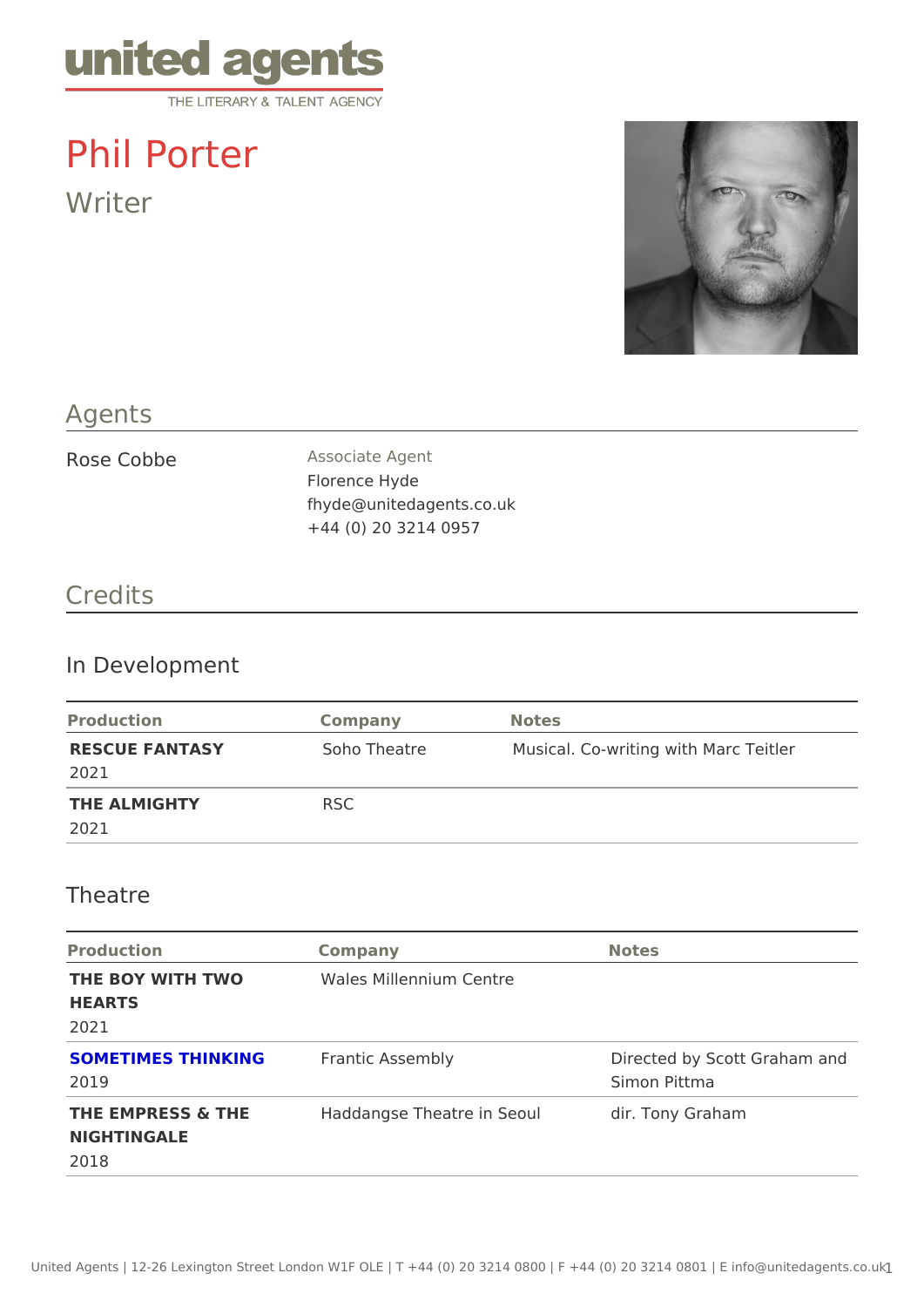| Company                                                      | Notes                                                                                                                                                                                                                       |
|--------------------------------------------------------------|-----------------------------------------------------------------------------------------------------------------------------------------------------------------------------------------------------------------------------|
| Plymouth Theatre Royal                                       |                                                                                                                                                                                                                             |
| Royal Shakespeare Compa Cyommission                          |                                                                                                                                                                                                                             |
|                                                              | dir. Joe Murphy                                                                                                                                                                                                             |
|                                                              | Mark Goucher Productions Adapted with Sean Foley.<br>Nominated for Best New<br>Comedy at the 2018 Olivier<br>Awards.                                                                                                        |
| Plymouth Theatre Royal                                       | Directed by Justin Audibert                                                                                                                                                                                                 |
|                                                              | dir. Erica Whyman                                                                                                                                                                                                           |
|                                                              | Soho Theatre and NabokovIndia Tour, UK Tour, Soho<br>Theatre and Brits Off<br>Broadway 59E59 Theatre<br>Dir: Joe Murphy                                                                                                     |
| Polka Theatre and Royal aAdaptation<br>Derngate, Northampton |                                                                                                                                                                                                                             |
| HighTide/Garage Theatre, Norwich                             |                                                                                                                                                                                                                             |
| RSC (Swan Theatre)                                           | Version of Middleton's<br>comedy, co-edited with Sear<br>Foley                                                                                                                                                              |
|                                                              | Latitude Festival                                                                                                                                                                                                           |
|                                                              |                                                                                                                                                                                                                             |
| RSC/Little Angel                                             | Adaptation co-written with<br>Peter Glanville                                                                                                                                                                               |
|                                                              | dir. Tony Graham                                                                                                                                                                                                            |
|                                                              | Revival                                                                                                                                                                                                                     |
| Unicorn Theatre                                              | dir. Tony Graham                                                                                                                                                                                                            |
|                                                              | Latitude Festival                                                                                                                                                                                                           |
|                                                              | THE OFSTED MASSACRLEAMDA<br>THE CHRISTMAS TRUCRSC<br>STAND UP DIGGERS ALPLentabus<br>ALICE IN WONDERLAN Royal and Derngate<br>BEAUTY AND THE BEASThicorn<br>HANSEL AND GRETEL Royal and Derngate<br>HERE LIES MARY SPINDSER |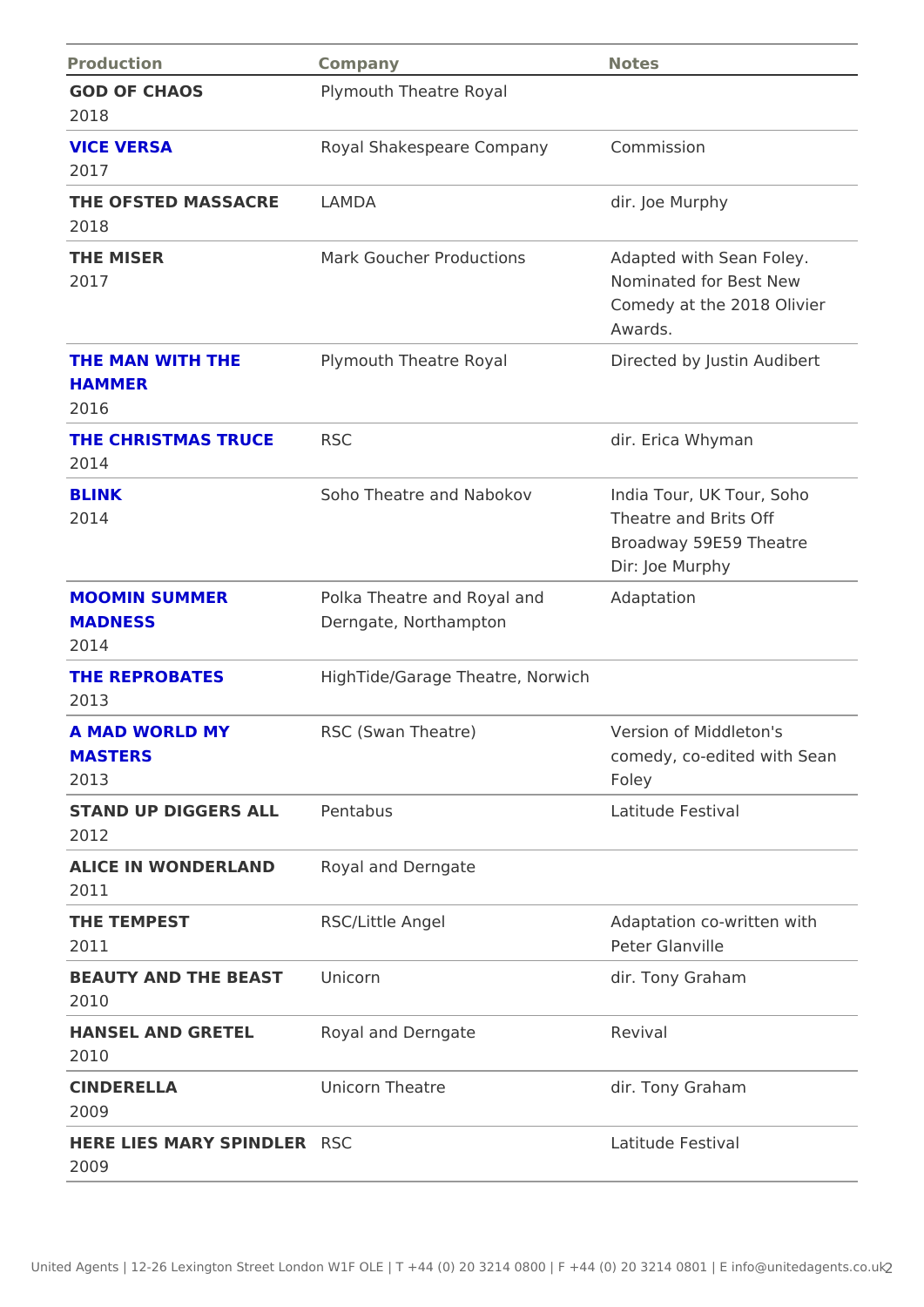| <b>Production</b>                                             | <b>Company</b>                                                                | <b>Notes</b>                                   |
|---------------------------------------------------------------|-------------------------------------------------------------------------------|------------------------------------------------|
| <b>CRACKS IN MY SKIN</b><br>2008                              | Manchester Royal Exchange                                                     | Winner of the Bruntwood Prize                  |
| <b>FLYING MACHINE</b><br>2008                                 | <b>Unicorn Theatre</b>                                                        |                                                |
| <b>PINOCCHIO</b><br>2007                                      | Royal Opera House                                                             | Revival                                        |
| <b>STARSEEKER</b><br>2007                                     | Theatre Royal Northampton                                                     | Adapted from the novel by<br><b>Tim Bowler</b> |
| <b>THE STONEWATCHER</b><br>2005                               | National Theatre Channels Season                                              | Translation                                    |
| <b>STEALING SWEETS AND</b><br><b>PUNCHING PEOPLE</b><br>2004  | Arielle Tepper Summer Play<br>Festival, Off-Broadway & Theatre<br>503, London |                                                |
| <b>HANSEL AND GRETEL</b><br>2004                              | Theatre Royal, Northampton                                                    | Musical                                        |
| <b>SMASHED EGGS</b><br>2002                                   | Pentabus Theatre, Sulis Theatre &<br>Theatre Royal, Northampton               | Winner of the Arts Council's<br>Children Award |
| <b>ISOLATED CHILDREN IN</b><br><b>FAR AWAY PLACES</b><br>2001 | Manchester Royal Exchange Studio                                              |                                                |
| <b>BROKEN</b><br>2000                                         | Edinburgh Fringe & Hen and<br><b>Chickens Theatre</b>                         |                                                |

## Television

| <b>Production</b>                    | <b>Company</b>                      | <b>Notes</b> |
|--------------------------------------|-------------------------------------|--------------|
| <b>PET SQUAD</b><br>2011             | <b>Darrall MacQueen Productions</b> | 2 epsidoes   |
| <b>BEAR BEHAVING BADLY</b><br>2009   | Darrall MacQueen Productions        |              |
| <b>POCOYO</b><br>2006                | Granada Television                  | 1 episode    |
| <b>MY PARENTS ARE ALIENS</b><br>2005 | <b>Granada for CITV</b>             | 2 episodes   |

# Opera

| <b>Production</b>               | Company             | <b>Notes</b>         |
|---------------------------------|---------------------|----------------------|
| DOCTOR QUIMPUGH'S COMPENDIUM OF | Petersham Playhouse | Libretto.            |
| <b>PECULIAR AFFLICTIONS</b>     |                     | Composer Martin Ward |
| 2012                            |                     |                      |